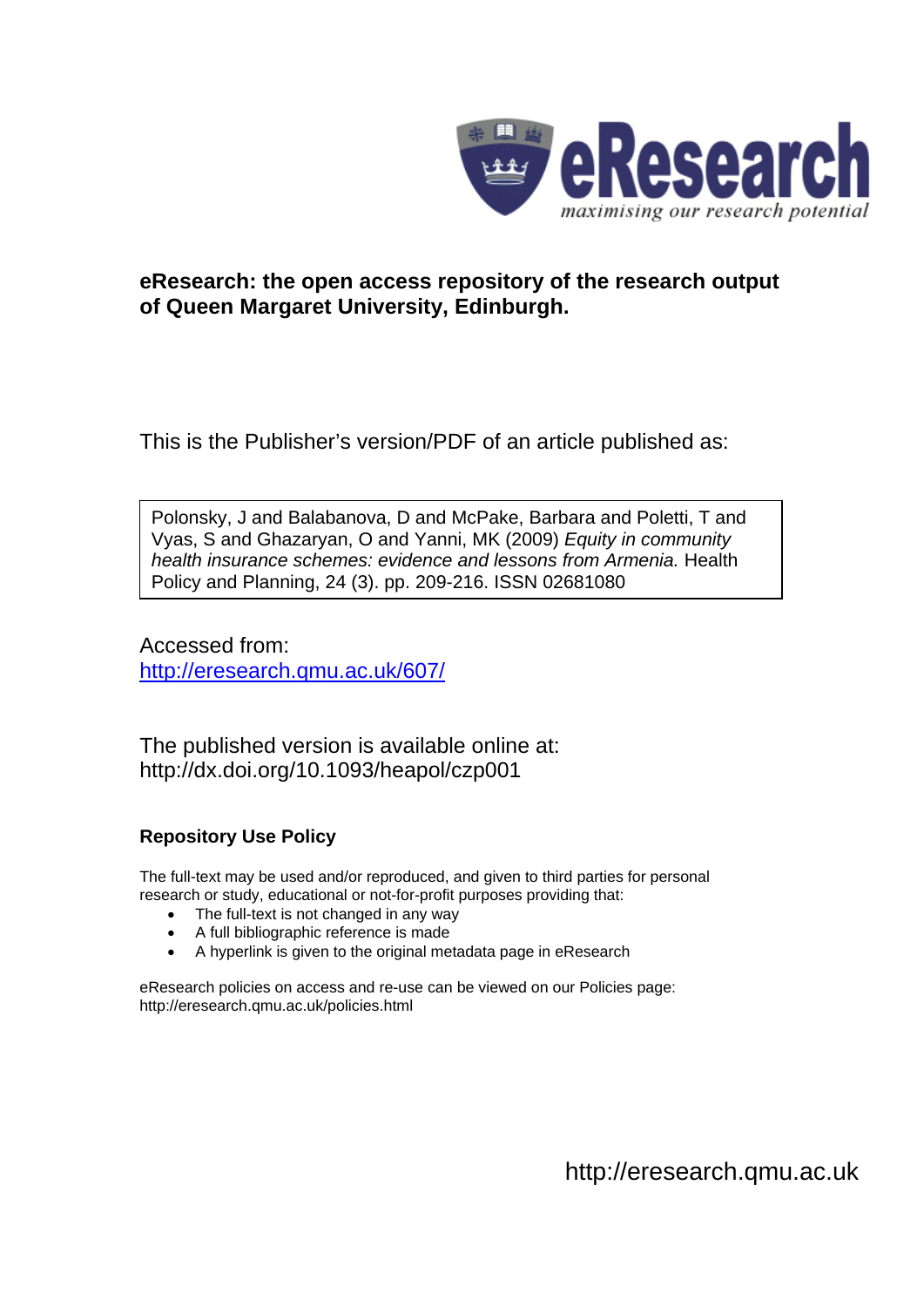The online version of this article has been published under an open access model. Users are entitled to use, reproduce, disseminate, or display the open access version of this article for non-commercial purposes provided that: the original authorship is properly and fully attributed; the Journal and Oxford University Press are attributed as the original place of publication with the correct citation details given; if an article is subsequently reproduced or disseminated not in its entirety but only in part or as a derivative work this must be clearly indicated. For commercial re-use, please contact journals.permissions@oxfordjournals.org Published by Oxford University Press in association with The London School of Hygiene and Tropical Medicine Health Policy and Planning 2009;24:209–216 The Author 2009; all rights reserved. Advance Access publication 22 February 2009 doi:10.1093/heapol/czp001

# Equity in community health insurance schemes: evidence and lessons from Armenia

Jonny Polonsky, <sup>1</sup> Dina Balabanova, <sup>1</sup>\* Barbara McPake, <sup>2</sup> Timothy Poletti, <sup>3</sup> Seema Vyas, <sup>1</sup> Olga Ghazaryan<sup>4</sup> and Mohga Kamal Yanni<sup>4</sup>

| Accepted       | 26 November 2008                                                                                                                                                                                                                                                                                                                                                                                                                                                                                                                                                                                                                                                                                                                                                               |
|----------------|--------------------------------------------------------------------------------------------------------------------------------------------------------------------------------------------------------------------------------------------------------------------------------------------------------------------------------------------------------------------------------------------------------------------------------------------------------------------------------------------------------------------------------------------------------------------------------------------------------------------------------------------------------------------------------------------------------------------------------------------------------------------------------|
|                | <b>Introduction</b> Community health insurance (CHI) schemes are growing in importance in low-<br>income settings, where health systems based on user fees have resulted in<br>significant barriers to care for the poorest members of communities. They<br>increase revenue, access and financial protection, but concerns have been<br>expressed about the equity of such schemes and their ability to reach the<br>poorest. Few programmes routinely evaluate equity impacts, even though this<br>is usually a key objective. This lack of evidence is related to the difficulties<br>in collecting reliable data on utilization and socio-economic status. This paper<br>describes the findings of an evaluation of the equity of Oxfam's<br>CHI schemes in rural Armenia. |
| <b>Methods</b> | Members of a random sample of 506 households in villages operating<br>insurance schemes in rural Armenia were interviewed using a structured<br>questionnaire. Household wealth scores based on ownership of assets were<br>generated using principal components analysis. Logistic and Poisson regression<br>analyses were performed to identify the determinants of health facility<br>utilization, and equity of access across socio-economic strata.                                                                                                                                                                                                                                                                                                                       |
| <b>Results</b> | The schemes have achieved a high level of equity, according to socio-economic<br>status, age and gender. However, although levels of participation compare<br>favourably with international experience, they remain relatively low due to a<br>lack of affordability and a package of primary care that does not include<br>coverage for chronic disease.                                                                                                                                                                                                                                                                                                                                                                                                                      |
| Conclusion     | This paper demonstrates that the distribution of benefits among members of this<br>community-financing scheme is equitable, and that such a degree of equity in<br>community insurance can be achieved in such settings, possibly through an<br>emphasis on accountability and local management. Such a scheme presents a<br>workable model for investing in primary health care in resource-poor settings.                                                                                                                                                                                                                                                                                                                                                                    |
| Keywords       | Community-based health insurance, equity, health care utilization, Former<br>Soviet Union, Armenia                                                                                                                                                                                                                                                                                                                                                                                                                                                                                                                                                                                                                                                                             |

 $1$  London School of Hygiene and Tropical Medicine, Keppel St., London WC1E 7HT. UK.

Institute for International Health and Development, Queen Margaret<br>University College, Musselburgh, Edinburgh, EH21 6UU, UK.

Australian Permanent Mission, 2 Chemin des Fins, 1211 Geneva, Switzerland. <sup>4</sup> Oxfam GB, Oxfam House, John Smith Drive, Oxford, OX4 2JY, UK.

Corresponding author. Lecturer, Health Policy/Systems, London School of Hygiene and Tropical Medicine, Keppel Street, London WC1E 7HT, United Kingdom. Tel: +44 (0) 20 7927 2104. Fax: +44 (0) 20 7637 5391. E-mail: dina.balabanova@lshtm.ac.uk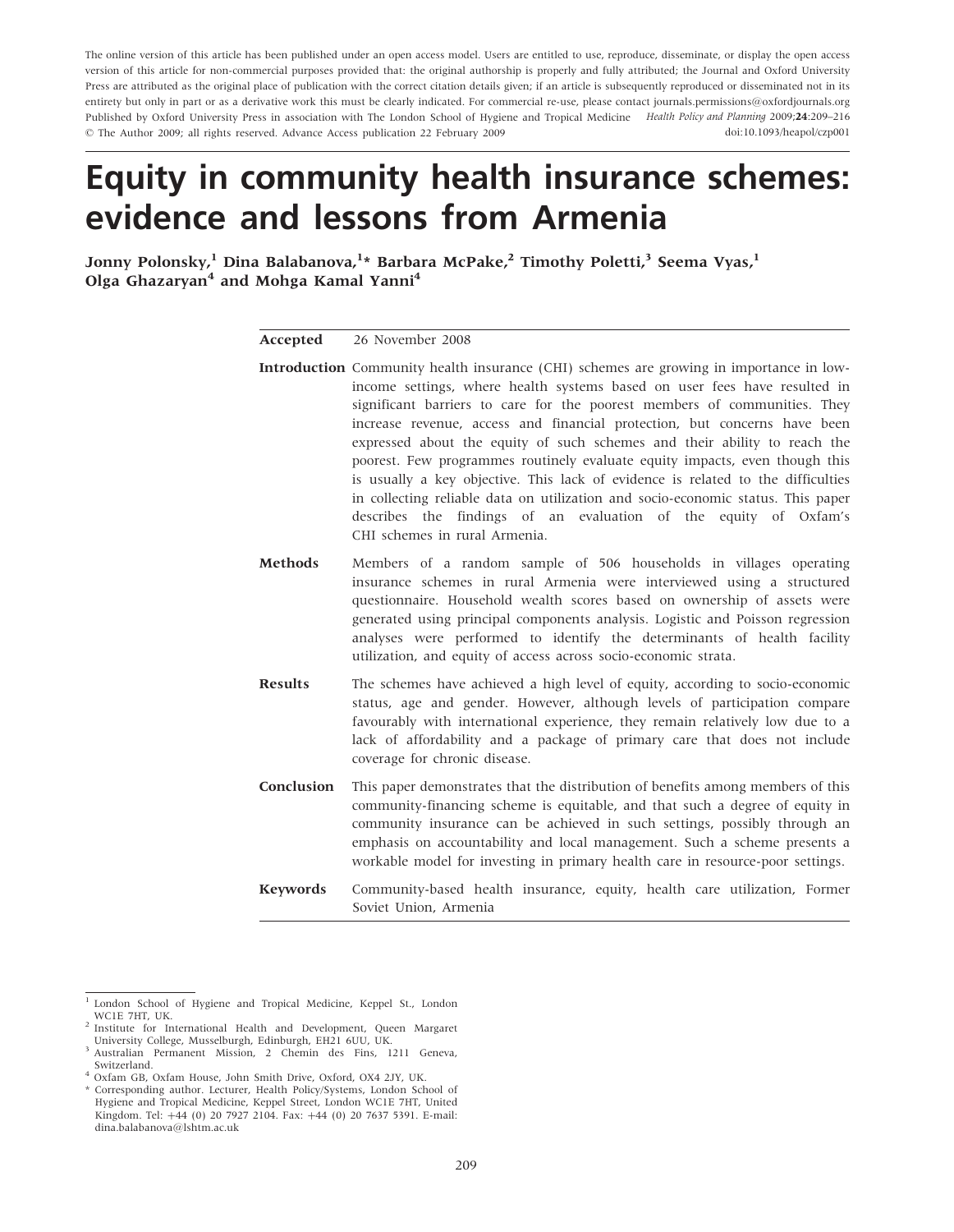#### KEY MESSAGES

- Community health insurance schemes in low-income settings can be equitable, but may be constrained by low level of membership.
- Strengthening of such schemes represents a potential mechanism by which investments in primary health care can be channelled in resource-poor settings, while sustaining equity.
- Local management, accountability and monitoring may be important in implementing equitable and accountable community health financing schemes.

## Introduction

Research frequently shows that the poorest members of society often fail to benefit from health care and social welfare programmes (Castro-Leal et al. 2000; Gwatkin 2000; World Bank 2004a,b), a result of which is increasing recognition of the need to evaluate equity (Wagstaff 2001a; Yazbeck et al. 2005). This applies to community health financing (Bennett et al. 1998; International Labour Organisation 2002), which is becoming an increasingly important health financing mechanism in lower-income countries (Carrin et al. 2001; Bennett et al. 2004). Some such financing schemes are reported to be equitable in terms of equal enrolment levels across socioeconomic groups (Diop et al. 1995; Jakab et al. 2004), while in others the cost can be a barrier to the poorest (Arhin 1994; Ensor 1995; Bennett et al. 1998; Bennett and Gilson 2001; Schneider and Diop 2001; Criel and Waelkins 2003; Jakab et al. 2004). In a systematic review, Ekman (2004) concluded that CHI schemes reduce out-of-pocket payment and increase access to health care in low-income countries, but the poorest were still excluded, resulting in low levels of both vertical and horizontal equity.

In this paper we conduct multiple regression analyses, linking programme utilization to socio-economic status (SES) as described by Wagstaff (2001b), to examine the equity achieved by Oxfam's CHI schemes in rural Armenia. These were set up in response to failures of the public health system, which was profoundly affected by the severe economic contraction following independence in 1991. At the time of the study, Armenia was among the poorest countries in the former Soviet Union, with a GDP of US\$556 per capita, compared with an average of US\$1473 for the Commonwealth of Independent States (CIS).

The collapse in government revenue resulted in a 35% decline in public health expenditure, to a level considerably lower than the CIS levels (49 PPP\$ per capita versus 204 for the CIS; WHO estimates, 2001) despite the fact that the overall level of spending remained similar, suggesting that the gap has been filled by private out-of-pocket payments. As described by Hakobyan et al. (2006), user fees were introduced to help bridge the financing gap, and by 1999 out-of-pocket expenditure due to formal user fees and informal payments was approximately 65% of total health care expenditure. Despite the introduction of a state-funded basic benefits package seeking to cover vulnerable groups and priority public health services, utilization rates declined. Inequities in access to care have been documented: in 1999, utilization of government-financed health services by the richest 20% of the population was three times higher than that of the poorest 20% (World Bank and IMF 2003). Reforms are continuing, with real-term increases in government expenditure on health care, and in January 2006, the government committed itself to providing universal free access to basic PHC services (Hakobyan et al. 2006).

Oxfam set up and financially supported CHI schemes to address the problems that rural communities face in accessing care due to inadequate and inequitable publicly funded services, increasing out-of-pocket payments and severe poverty (World Bank and IMF 2003; National Statistics Service of the Republic of Armenia 2004). Ensuring equitable access has been an explicit objective of the schemes, which cover roughly 10% of the rural communities. Households pay a quarterly insurance premium of 1500 AMD (approximately US\$4.6 at the time of the study in 2001), entitling them to basic drugs and a range of PHC services at the local health post (HP). This is the most peripheral level of the Armenian health system, and serves as a referral point to both ambulatories (clinics staffed by doctors in population centres of over 2000) and polyclinics (clinics in large towns with diagnostic and specialist services).

More recently, specialists and general practitioners have been providing reproductive and maternal health care, and care for chronically ill patients, during outreach visits. A community-led exemption procedure provides free membership for the most vulnerable, and aims to cover 10% of scheme members. The scheme is heavily subsidised, with contributions from Oxfam covering running and other excess costs (Poletti et al. 2007).

Evaluations have demonstrated that Oxfam's schemes have contributed to improving access and quality of care, primarily through rehabilitation of local HPs, providing basic equipment, training of nurses, and ensuring HPs are well-stocked with appropriate drugs (Oxfam 2000; Sloggett 2002; Poletti and Balabanova 2006). The schemes are now major providers of health care in rural communities. Forty per cent of the population were members at some stage over a 12-month period (2000–01), although this ranges from 10%–90% between villages. However, only 20% were members when this scheme was evaluated during Spring 2001. This compares favourably with international experience—Bennett et al. (1998) note that few schemes cover more than 25% of their target populations but is of concern because it undermines risk pooling and the rate is low relative to the burden of disease. The main disincentives to participation relate to affordability, the accessibility of alternative avenues of care such as primary care specialists or pharmacists in the district town, and the limited package of services which is viewed as being poor value for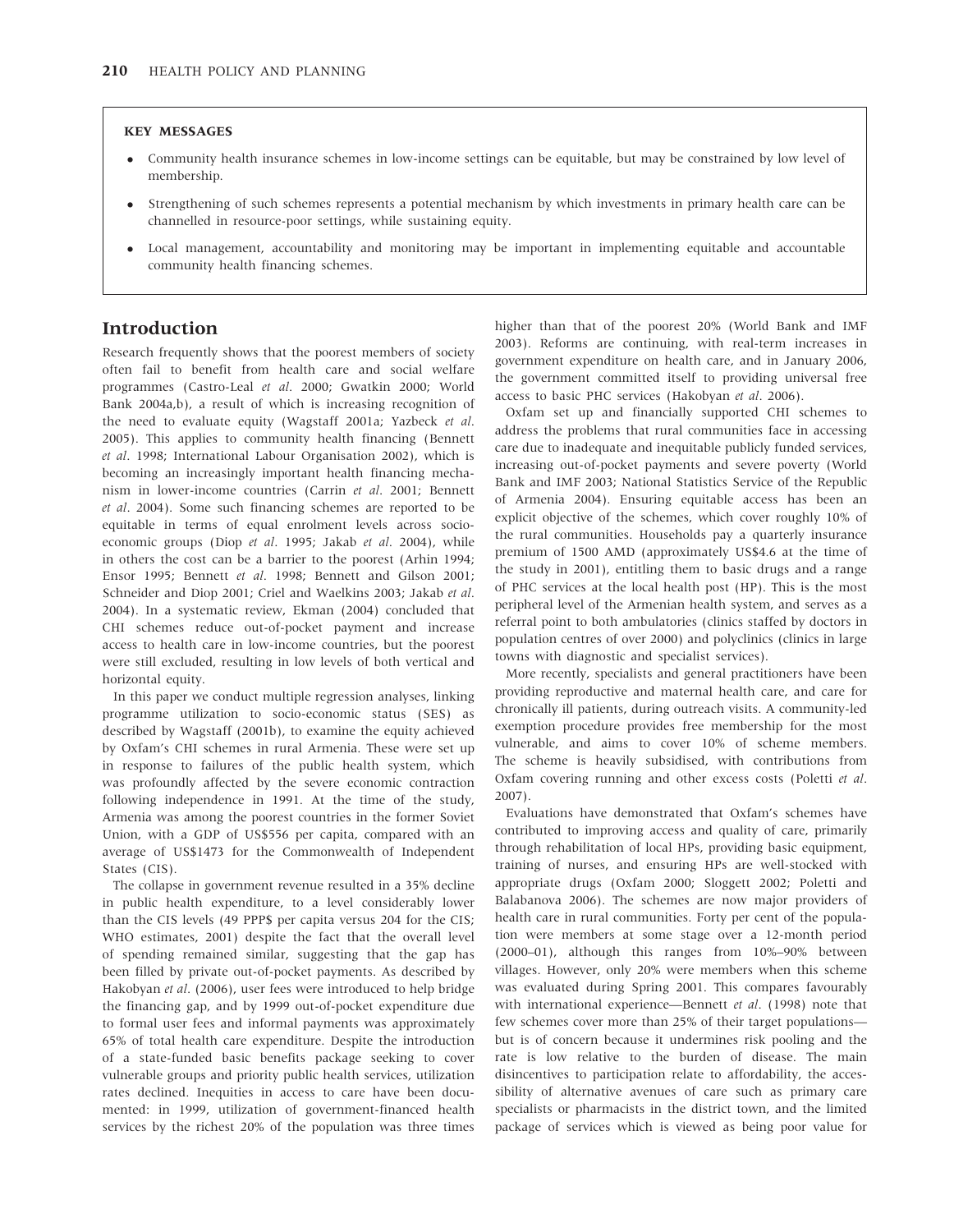money (Sloggett 2002). A further disincentive to join is that non-members are entitled to consult the government-employed nurse, although they are not entitled to drugs provided under the scheme.

This paper has several objectives: (1) it seeks to assess equity in access to health care within the scheme; (2) it compares the distribution of the subsidy between members and nonmembers in villages operating an insurance scheme; (3) it examines the probability of consulting in villages with and without a scheme.

# **Methods**

### Data collection

The analyses presented in this paper were conducted using household survey data collected in July 2001 on health status, service utilization and health care expenditure (Sloggett 2001). Within each household, a 'main' or 'primary' respondent was identified, who provided information on behalf of the family. Information collected included scheme membership status and sources of family income. Individual data on health status and health-seeking behaviour were collected for main respondents and additional members of the household (secondary respondents) who reported experiencing ill-health during the 3-month recall period (April-June 2001). The inclusion of secondary respondents enabled the capture of the health experiences of the most vulnerable members of the society, namely young children and the elderly, who were less likely to be primary respondents.

Sampling took place in nine villages randomly selected from a list of 36 villages operating an insurance scheme in Vayots Dzor district. Two villages were excluded due to inaccessibility. Three comparable non-scheme villages (in terms of size, sources of income and geographical accessibility) were included as controls in the analysis, in order to correct for the advantages that the scheme introduces, both for the insured and uninsured, in villages operating it. Their inclusion permits a comparison between non-members in villages operating a scheme and inhabitants of villages without a scheme. Households were selected by random walk technique. A calculation based on the need to detect differences in payments between scheme members and non-members yielded a sample size requirement of 500 households.

### Data analysis

SES was determined using an index combining seven indicators of ownership and use of land, and sources of income and savings. These indicators were derived from consultations with local experts, with the purpose of discriminating households into SES groups. All missing values were recoded to the mean. Weights were derived for each variable using principal components analysis (PCA), with the index being the first principal component, as described by McKenzie (2005) and Filmer and Pritchett (2001). 'Wealth scores' were generated for each household that were then ranked according to their SES score, and then classified into five quintiles, 1 being the poorest and 5 being the least poor.

Univariate and multivariate (Poisson and logistic regression) analyses were undertaken to investigate rates of utilization (among main respondents only) and the odds of visiting a HP at least once during the recall period (among all respondents). Robust standard errors were calculated to account for clustering at the household level when including all respondents in the analysis.

# Results

#### Description of sample

The survey sample included 506 households from 12 villages; 342 from villages with a CHI scheme, and 164 from villages without (Table 1). All households consented to involvement in the study. In the villages operating the scheme, 176 (51%) households were enrolled in the scheme at the time of the survey. Of the 948 individuals interviewed, 506 were primary respondents (spoke on behalf of the household) and 442 were secondary respondents. The mean number of respondents per household was 1.87.

Participation rates in the insurance schemes ranged from 24% to 57% between villages. The average cost per HP visit was 15 660 AMD (approximately US\$29 at time of survey), and ranged from 3987 to 24 989 AMD (US\$7–45). This variation in cost is due to differential rates of utilization in each village, leading to economies of scale. There is no evidence for an association between membership status and SES (Table 2).

Of the 176 member households included in the sample, eight (4.5%) were exempt from payment, which is less than the 10% envisaged by the scheme design. This may imply some degree of bias in the sample, or that the intention of exempting 10% of the population is not always implemented in practice.

Seventy-five per cent of the main respondents were female (Table 2), compared with 46% of the secondary respondents. The mean age was 47 years among primary respondents and 38 among secondary respondents. There is some evidence to suggest that lower SES is associated with older age of the primary respondent  $(P < 0.001)$  and larger household size  $(P = 0.014,$  Table 2).

#### Utilization

Utilization tended to be higher in scheme villages. Fifty-eight per cent of all primary respondents in such settings reported having visited a HP at least once during the study period (mean number of visits  $= 3.1$ , Table 2), compared with 35% in nonscheme villages (mean number of visits  $= 1.2$ ). Scheme members made most use of the local services, with 77% of main respondents reported having visited a HP at least once in the past 3 months (mean number of visits  $=$  4.6), compared with 36% among non-members (mean number of visits  $= 1.3$ ).

The percentage of respondents reporting at least one episode of ill-health increases with decreasing SES in scheme villages (Chi-squared test for trend,  $P = 0.021$ , Table 2) but there was no relationship between SES and scheme membership. Scheme members were more likely than non-members to have experienced an episode of ill-health  $(OR = 2.83,$  $P < 0.001$ ).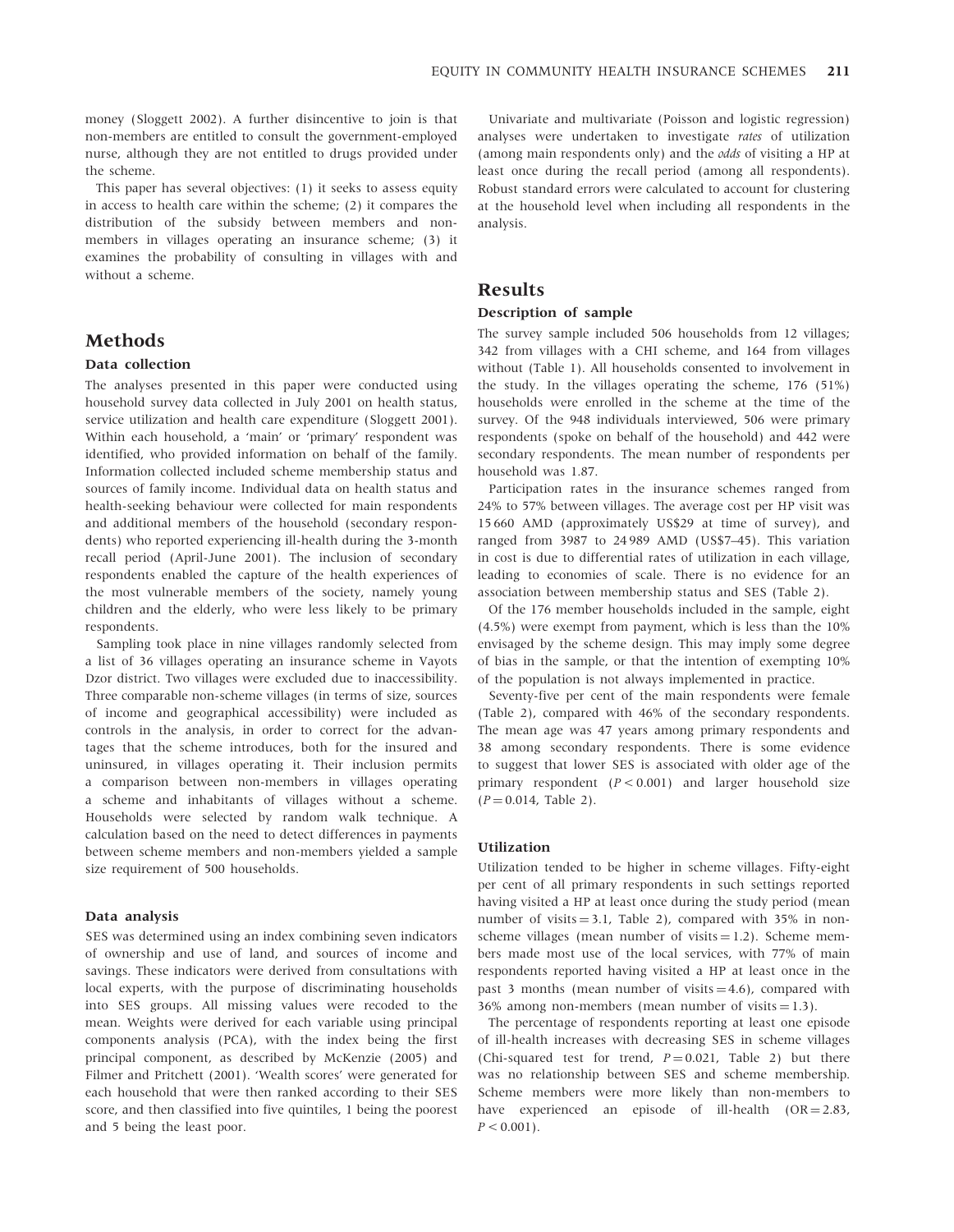#### 212 **HEALTH POLICY AND PLANNING**

| Village             | No. of households<br>included in the<br>survey | No. of people<br>included in the survey<br>(primary and<br>secondary respondents) | Overall participation<br>rates in the<br>schemes (%) | Cost per health<br>post visit<br>(AMD) |
|---------------------|------------------------------------------------|-----------------------------------------------------------------------------------|------------------------------------------------------|----------------------------------------|
| Scheme villages     |                                                |                                                                                   |                                                      |                                        |
| Artabjunk           | 38                                             | 73                                                                                | 32                                                   | 3987                                   |
| Gndevaz             | 58                                             | 123                                                                               | 24                                                   | 14232                                  |
| Herher              | 36                                             | 68                                                                                | 43                                                   | 10039                                  |
| Martiros            | 32                                             | 77                                                                                | 29                                                   | 21604                                  |
| Taratoumb           | 26                                             | 62                                                                                | 57                                                   | 11521                                  |
| Eghegis             | 41                                             | 73                                                                                | 51                                                   | 21764                                  |
| Saravan             | 32                                             | 66                                                                                | 33                                                   | 22518                                  |
| Bartsruni           | 49                                             | 90                                                                                | 51                                                   | 24989                                  |
| Gokhtanik           | 30                                             | 50                                                                                | 42                                                   | 10271                                  |
| Non-scheme villages |                                                |                                                                                   |                                                      |                                        |
| Srashen             | 50                                             | 80                                                                                | $\overline{\phantom{0}}$                             |                                        |
| Davit-Bek           | 30                                             | 48                                                                                |                                                      |                                        |
| Chakaten            | 84                                             | 138                                                                               | $\overline{\phantom{0}}$                             |                                        |
| Total               | 506                                            | 948                                                                               |                                                      | $Mean = 15660$                         |

|  |  | <b>Table 1</b> Distribution by village of households and individuals included in the analysis, scheme participation rates, and cost of visits to health posts |
|--|--|---------------------------------------------------------------------------------------------------------------------------------------------------------------|
|  |  |                                                                                                                                                               |

Table 2 Primary respondents' characteristics by socio-economic group in villages operating a CHI scheme

|                                                          | Socio-economic status |                |                |      |              | Total | Chi-squared test<br>for trend of<br>association<br>between SES and<br>variable $(P)$ |
|----------------------------------------------------------|-----------------------|----------------|----------------|------|--------------|-------|--------------------------------------------------------------------------------------|
|                                                          | Q1 (Poorest)          | Q <sub>2</sub> | Q <sub>3</sub> | Q4   | Q5 (Richest) |       |                                                                                      |
| $\boldsymbol{N}$                                         | 72                    | 84             | 57             | 56   | 73           | 342   | $\qquad \qquad$                                                                      |
| Age of primary respondent (mean)                         | 49.8                  | 44.9           | 49.8           | 39.5 | 40.0         | 47.2  | < 0.001                                                                              |
| Male $(\%)$                                              | 23.6                  | 27.3           | 30.0           | 30.0 | 19.1         | 24.7  | 0.603                                                                                |
| Household size (mean)                                    | 2.8                   | 2.2            | 2.1            | 2.1  | 2.0          | 2.2   | 0.014                                                                                |
| % reporting episode of ill-health during<br>study period | 80.2                  | 75.3           | 67.7           | 66.7 | 68.0         | 71.6  | 0.021                                                                                |
| Visited health post during last quarter (%)              | 61.1                  | 57.1           | 66.7           | 61.8 | 46.6         | 58.1  | 0.065                                                                                |
| Mean no. of visits to health post                        | 3.4                   | 2.8            | 3.5            | 3.3  | 2.4          | 3.1   | 0.519                                                                                |
| % membership                                             | 47.5                  | 54.6           | 51.6           | 51.9 | 50.8         | 51.5  | 0.973                                                                                |

Utilization increases with increasing age (Figure 1), reflecting greater health needs among older individuals, with the odds of reporting an episode of ill-health increasing with age  $(OR = 2.4$  per unit increase in age category,  $P < 0.001$ ). Among women, the most frequent users are those over the age of 60, rather than those of reproductive age (mean  $=$  3.1 vs. 2.1 visits, respectively). Fifty-two per cent of women visited HPs compared with 45% of men, but among those primary respondents that did visit HPs at least once, men visited more frequently than women (5.4 vs. 4.7 visits).

Poisson regression revealed higher utilization rates in villages with a scheme ( $RR = 1.28$ ,  $P = 0.014$ ), and among the poorest quintile relative to all other groups (Table 3). Members visited HPs more frequently, at over 3.5 times the rate of non-members (Table 3). The rates of visitation increased with age and were slightly elevated among women (RR = 1.13,  $P = 0.068$ , Table 3).

The analysis of the odds of visiting HPs at least once was repeated among only those respondents (primary and secondary) reporting an episode of ill-health during the specified recall period (Table 4). This includes individuals solely on the basis of self-reported illness, and excludes visits made for preventive care, therefore permitting the investigation of health-seeking behaviour among those experiencing ill-health. In this analysis, there was no evidence of utilization differences according to SES, sex or age, although membership status remained an important determinant of the odds of visiting a HP at least once, after adjusting for all other variables  $(OR = 6.71,$  $P < 0.001$ ).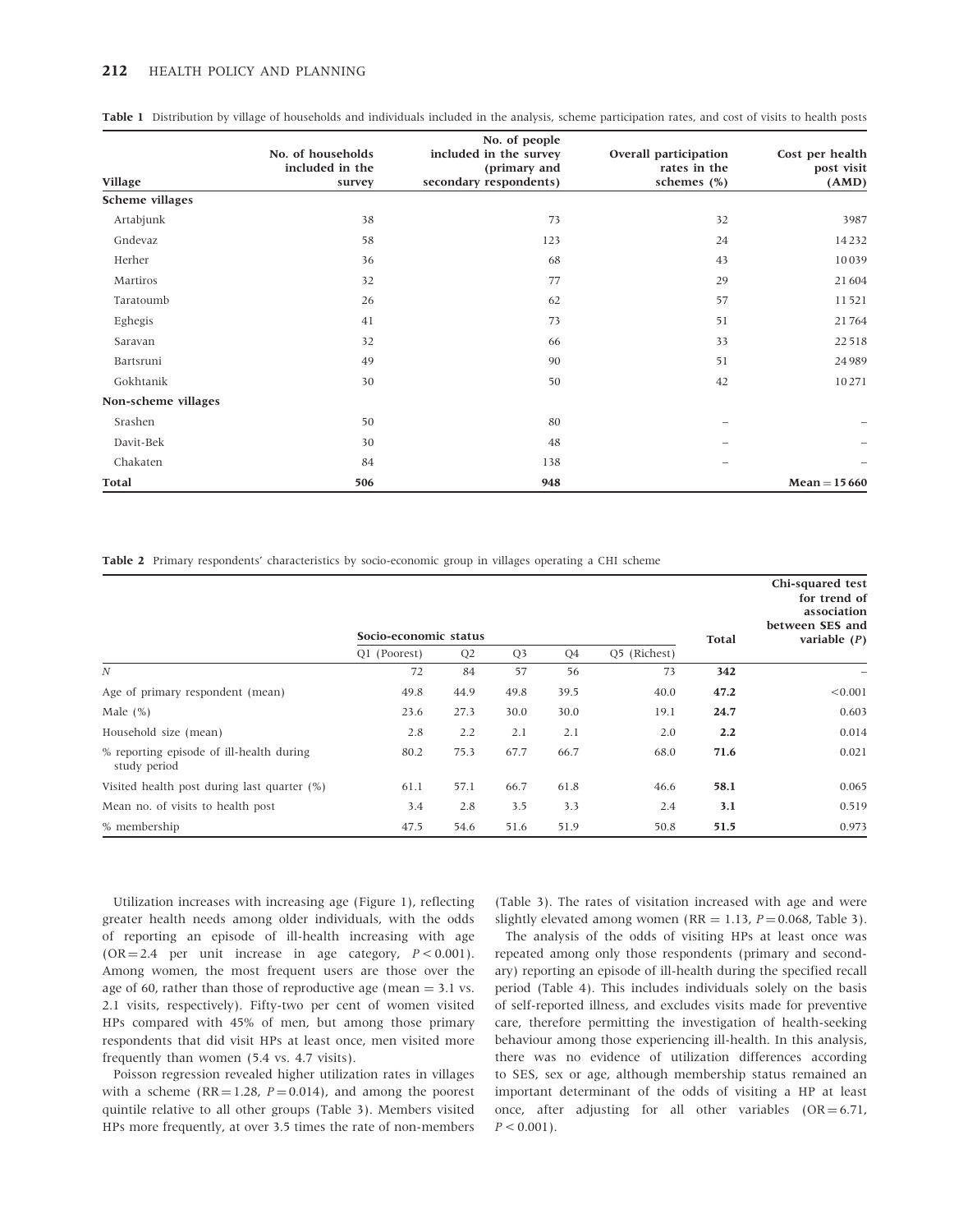

Figure 1 Variations in percentages of primary respondents visiting a health post at least once during the study period by gender, age group and membership status

# Discussion

Inequitable distribution of benefits is a common failing of subsidized health care (World Bank 2004b; Gwatkin et al. 2005), and the importance of equitable coverage within community financing arrangements is being increasingly emphasized. The analyses presented here examined the extent to which a CHI scheme provides equitable access to basic primary health care in rural Armenia, and demonstrated that there is a considerable degree of equity, in accordance with its objectives. This is an important achievement, as similar schemes often fail to achieve equitable coverage, as described by Preker et al. (2004) and Bennett et al. (1998). Likely explanations may include the sustained and significant external subsidy, possibly through an emphasis on accountability, community ownership, and to some extent practising a communityimplemented exemption (Poletti et al. 2007). However, further research is needed to identify the crucial factors for achieving equity and identifying replicable experiences.

The strongest predictor of health service utilization is membership of the scheme. This is as expected, and has several Table 3 Adjusted ratios of the rates of visiting a health post during the study period among primary household respondents, according to various characteristics, derived from Poisson regression

|                              | No. of      |       | 95%           |         |  |
|------------------------------|-------------|-------|---------------|---------|--|
|                              | individuals | Rate  | confidence    |         |  |
|                              | (%)         | ratio | interval      | P value |  |
| <b>SES</b> quintile          |             |       |               |         |  |
| Q1 (poorest) (ref.)          | 101(20)     | 1     |               |         |  |
| Q2                           | 100(20)     | 0.60  | $0.50 - 0.71$ | < 0.001 |  |
| Q <sub>3</sub>               | 100(20)     | 0.63  | $0.53 - 0.76$ | < 0.001 |  |
| Q4                           | 103(20)     | 0.76  | $0.64 - 0.90$ | 0.002   |  |
| Q5 (richest)                 | 102(20)     | 0.67  | $0.56 - 0.80$ | < 0.001 |  |
| Age group (years)            |             |       |               |         |  |
| $0-34$ (ref.)                | 144 (28)    | 1     |               |         |  |
| $35 - 59$                    | 205(41)     | 1.55  | $1.32 - 1.82$ | < 0.001 |  |
| $60+$                        | 157(31)     | 2.58  | $2.20 - 3.01$ | < 0.001 |  |
| <b>Sex</b>                   |             |       |               |         |  |
| Male (ref.)                  | 126(25)     | 1     |               |         |  |
| Female                       | 380 (75)    | 1.13  | $0.99 - 1.29$ | 0.068   |  |
| Membership status            |             |       |               |         |  |
| Non-members (ref.)           | 176 (35)    | 1     |               |         |  |
| Members                      | 330 (65)    | 3.65  | $3.13 - 4.24$ | < 0.001 |  |
| Village group                |             |       |               |         |  |
| Without CHI<br>scheme (ref.) | 164(32)     | 1     |               |         |  |
| Operating CHI scheme         | 342 (68)    | 1.28  | $1.05 - 1.55$ | 0.014   |  |

implications. The increased levels of use among members may be the result of the successful elimination of barriers to seeking care during episodes of genuine ill-health. Adverse selection and moral hazard could also play a role (Nyman 1998). Adverse selection is a generic problem with insurance schemes as individuals who are more likely to need care have a greater incentive to join. However, the Oxfam schemes have membership on a household basis, which has been recognized to address this problem (Bennett et al. 1998; Jakab and Krishnan 2001). Further, adverse selection is not necessarily undesirable. The objective of the scheme is to provide equitable access to health care on the basis of need; if people with the greatest needs are joining the scheme and increasing their use of services that is consistent with this objective. However, this raises concerns about the future sustainability of the programme if the external subsidies decline.

A degree of gender equity has been achieved, as women, who generally have greater need of health care, make more use of the HPs. Health service utilization increases with age, a commonly reported finding. As age increases, there is increasing likelihood of experiencing an episode of ill-health, and this greater health need accounts for the increased levels of utilization among individuals aged over 60. These results reflect the high prevalence of chronic disease and disability in old age in this region, particularly among women, as described by Andreev et al. (2003).

Both members and non-members in CHI villages visit HPs more frequently than people from non-scheme villages, perhaps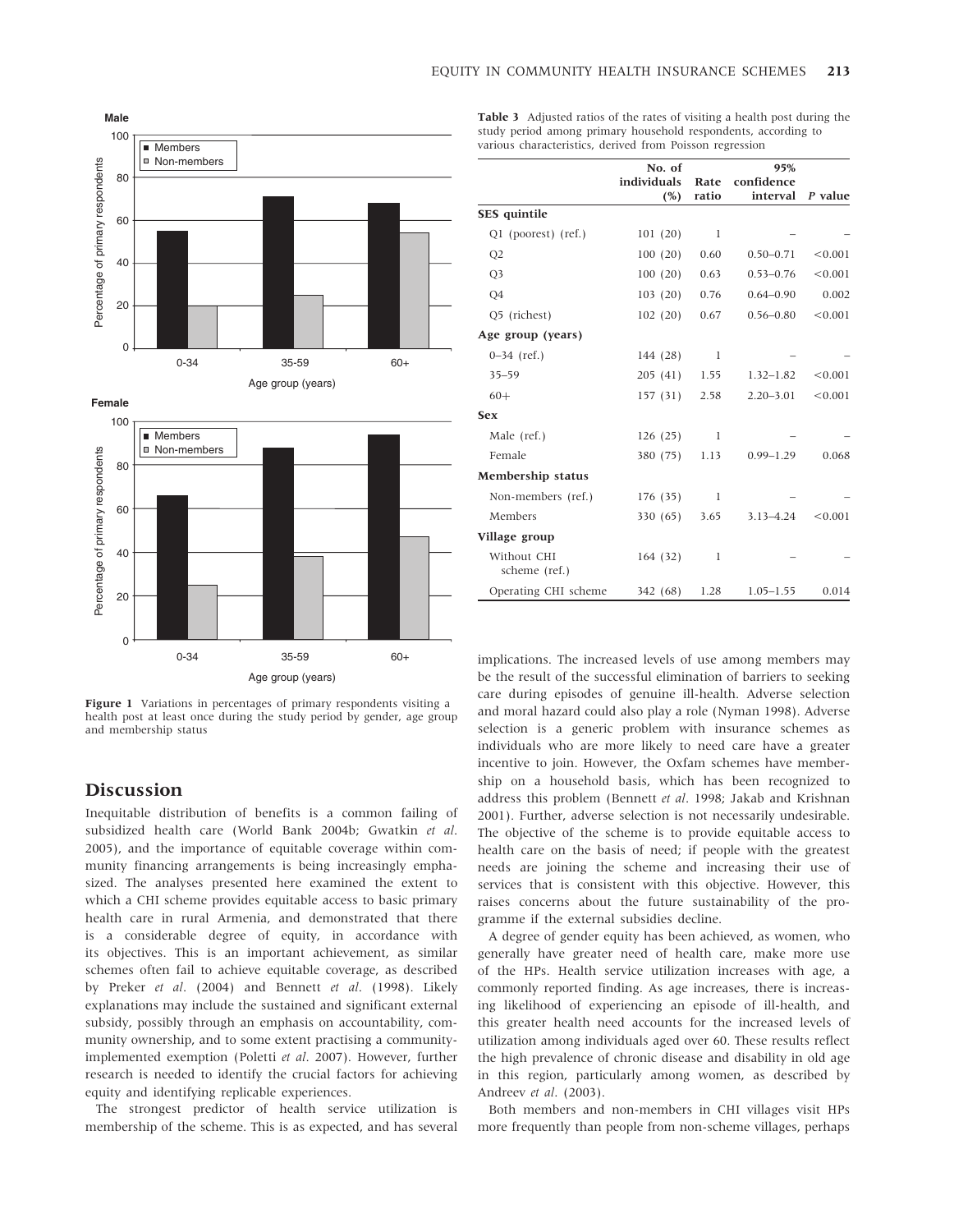|                              | No. of      |              | 95%            |         |
|------------------------------|-------------|--------------|----------------|---------|
|                              | individuals | Odds         | confidence     |         |
|                              | (%)         | ratio        | interval       | P value |
| SES quintile                 |             |              |                |         |
| Q1 (poorest) (ref.)          | 189(20)     | $\mathbf{I}$ |                |         |
| Q <sub>2</sub>               | 189(20)     | 1.24         | $0.71 - 2.22$  | 0.427   |
| Q <sub>3</sub>               | 161(17)     | 1.22         | $0.66 - 2.20$  | 0.547   |
| Q4                           | 173(18)     | 1.78         | $0.96 - 3.22$  | 0.067   |
| Q5 (richest)                 | 236(25)     | 1.07         | $0.66 - 1.83$  | 0.730   |
| Age group (years)            |             |              |                |         |
| $0 - 34$ (ref.)              | 346 (37)    | $\mathbf{I}$ |                |         |
| $35 - 59$                    | 305 (32)    | 0.67         | $0.42 - 1.07$  | 0.092   |
| $60+$                        | 297(31)     | 0.78         | $0.47 - 1.29$  | 0.330   |
| <b>Sex</b>                   |             |              |                |         |
| Male (ref.)                  | 365(39)     | 1            |                |         |
| Female                       | 583 (61)    | 0.95         | $0.65 - 1.39$  | 0.799   |
| Membership status            |             |              |                |         |
| Non-members (ref.)           | 521 (55)    | 1            |                |         |
| Members                      | 427 (45)    | 6.71         | $4.01 - 11.23$ | < 0.001 |
| Village group                |             |              |                |         |
| Without CHI<br>scheme (ref.) | 266(28)     | 1            |                |         |
| Operating CHI<br>scheme      | 682 (72)    | 1.34         | $0.88 - 2.03$  | 0.172   |

Table 4 Adjusted ratios of the odds of visiting a health post at least once during the study period among all household respondents, according to various characteristics, derived from logistic regression

due to the improvements in the quality of care received at the Oxfam-operated HPs, including rehabilitated facilities, welltrained nurses and a good range of essential drugs. It is plausible that the better quality of consultations (which nonmembers are entitled to) makes clinic visits more worthwhile even if patients must obtain drugs elsewhere.

All socio-economic groups have a similar probability of consulting at the HPs at least once during the study period, probably because the majority of individuals in this setting are likely to experience ill-health. However, those in the lowest socio-economic group tend to consult more frequently than those in other groups. This remains the case despite the lower levels of membership in this quintile, suggesting that there are barriers that limit membership among the poorest households, despite increased health needs, as confirmed in qualitative evaluations by Poletti et al. (2007). As SES increases, the likelihood of having experienced ill-health decreases, which is consistent with other findings. SES has an impact on health status, and health status can have an impact on SES (WHO 2001; Deaton 2003; World Bank 2004b). Therefore, the pattern of utilization, with poorer individuals making greater use of the HPs, is likely to be due to greater need among these groups.

HPs are the usual point of first contact when individuals become ill. However, those who can afford to are likely to visit higher levels of the system—such as hospitals or district-based polyclinics—for follow up or if referral is needed. The poorest people have little option but to continue their treatment at the local level, and this would be reflected in elevated rates of utilization of HPs among this group, as has been observed.

Similar patterns of utilization by SES are also observed in non-CHI villages, suggesting that access to rural health services in Armenia may already be reasonably equitable, regardless of the presence of the insurance scheme. This is corroborated by a World Bank benefit-incidence analysis of health services in Armenia (Hovhannisyan 2006), which found that governmentfunded local services provided by HPs are more equitable than the higher levels of the system, where utilization is more prorich. Findings from other Central and Eastern European settings show that primary care utilization tends to be more equitable than secondary care due to close proximity, lower opportunity and monetary access costs, and less frequent informal payments (Wagstaff et al. 1999; Balabanova and McKee 2002).

However, despite being equitable, the existing services in villages without a scheme are under-used due to their poor quality. In contrast, the Oxfam-funded insurance schemes have achieved considerable increases in access to basic primary care, in utilization and in affordability through improving financial protection in participating communities, while maintaining equitable access. The finding that the schemes are equitable is important in the context of extensive evidence that middleincome groups are often the most likely to benefit from health financing schemes, while the poor are unable to join without significant external subsidies (Bennett et al. 1998; Jütting 2001; Preker *et al.* 2002). It should be noted that equity of use might in part be due to the general socio-economic homogeneity among rural communities in Armenia, with relatively little variation in income, asset ownership, type of employment and social status.

While this study suggests that there is considerable equity, the overall rates of participation remain low. Qualitative research reported by Poletti and Balabanova (2006) found that the main reason for this was affordability, although dissatisfaction with the package of health care offered, perceptions that self-treatment (or buying drugs after consultation with the nurse) offers better value for money, and perhaps some free riding (people electing not to join because they know they can access care in an emergency) also played a part. Despite these perceptions, on average scheme members pay approximately eight times less for health care than nonmembers (16 AMD vs. 128 AMD), so that membership does appear to offer value-for-money (Sloggett 2002).

## **Conclusions**

In summary, the findings suggest that the Oxfam-supported community health insurance schemes in rural Armenia are achieving their primary goal of equitable coverage of health care for the target population. Those most at risk of facing barriers in accessing health care—women, the elderly and the poorest—benefit most from membership in these schemes. Importantly, membership is improving overall utilization, indicating an improved quality of care.

The level of equity may be explained by the close supervision by the funder and the NGO implementing the programme, local ownership and strategies for ensuring that those most in need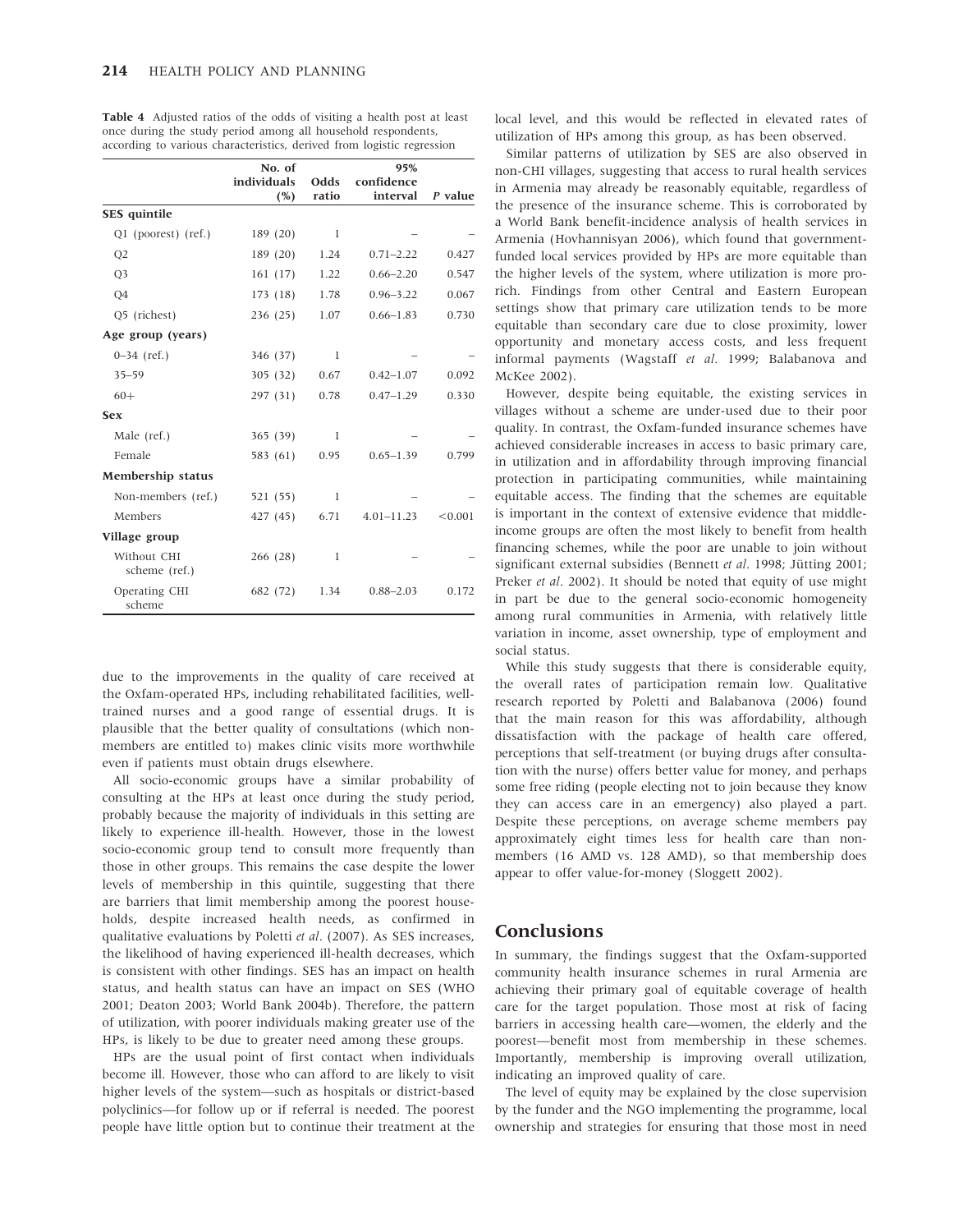were able to benefit, such as exemption for the poorest people. However, participation rates remain lower than expected given the health needs of the population, indicating that financial or other barriers to membership remain and should be further addressed.

CHI schemes may therefore be an effective mechanism for channelling much-needed investment into primary health care and maintaining equitable distribution among the poorer, rural population. However, questions remain about the scalability of this experience to higher levels of care and to other settings, and increasing participation while maintaining equity.

# Acknowledgements

Jonny Polonsky, Dina Balabanova, Barbara McPake, Timothy Poletti and Seema Vyas were members of the UK Department for International Development's (DFID) Health Systems Development Programme at the time of the research. Olga Ghazaryan and Mohga Kamal Yanni are employed by Oxfam GB, which co-funded the study with DFID. DFID supports policies, programmes and projects to promote international development. DFID provided funds for this study as part of that objective but the views and opinions expressed are those of the authors alone.

# References

- Andreev EM, McKee M, Shkolnikov VM. 2003. Health expectancy in the Russian Federation: a new perspective on the health divide in Europe. Bulletin of the World Health Organization 81: 778–87.
- Arhin D. 1994. The Health card Insurance Scheme in Burundi: a social asset of a non-viable venture? Social Science and Medicine 39: 861–70.
- Balabanova D, McKee M. 2002. Access to health care in a system transition: the case of Bulgaria. International Journal of Health Planning and Management 17: 377–95.
- Bennett S, Gilson L. 2001. Health financing: designing and implementing pro-poor policies. London: DfID, Health Systems Resource Centre.
- Bennett S, Creese A, Monasch R. 1998. Health insurance schemes for people outside formal sector employment. ARA Paper No. 16. Geneva: World Health Organization.
- Bennett S, Kelley AG, Silvers B et al. 2004. 21 Questions on CBHF. An overview of community-based health financing. Bethesda, MD: Partners for Health Reformplus.
- Carrin G, Zeramdini R, Musgrove P et al. 2001. The impact of the degree of risk-sharing in health financing on health system attainment. HPN Discussion Paper. Washington, DC: World Bank.
- Castro-Leal F, Dayton J, Demery L et al. 2000. Public spending on health care in Africa: do the poor benefit. Bulletin of the World Health Organization 78: 66–74.
- Criel B, Waelkins M. 2003. Declining subscriptions to the Maliando Mutual Health Organization in Guinea-Conakry (West Africa): what is going wrong? Social Science and Medicine 57: 1205–19.
- Deaton A. 2003. Health, inequality and economic development. Journal of Economic Literature 41: 113–58.
- Diop F, Yazbeck A, Bitran R. 1995. The impact of alternative cost recovery schemes on access and equity in Niger. Health Policy and Planning 10: 223–40.
- Ensor T. 1995. Introducing health insurance in Vietnam. Health Policy and Planning 10: 154–63.
- Ekman B. 2004. Community-based health insurance in low-income countries: a systematic review of the evidence. Health Policy and Planning 19: 249–70.
- Filmer D, Pritchett LH. 2001. Estimating wealth effects without expenditure data or tears: an application to educational enrolments in states of India. Demography 38: 115–32.
- Gwatkin D. 2000. Health inequalities and the poor: What do we know? What can we do? Bulletin of the World Health Organization 78: 3–18.
- Gwatkin D, Wagstaff A, Yazbeck A (eds). 2005. Reaching the poor with health, nutrition, and population services. What works, what doesn't and why? Washington, DC: World Bank.
- Hakobyan T, Nazaretyan M, Makarova T et al. 2006. Armenia: Health system review. Health Systems in Transition 8: 1–180.
- Hovhannisyan S. 2006. Benefit incidence analysis in Armenia. Washington, DC: World Bank.
- International Labour Organization. 2002. Extending social protection in health through community based organizations: evidence and challenges. Geneva: ILO.
- Jakab M, Krishnan C. 2001. Community involvement in health care financing. A survey of the literature on the impacts, strengths, and weaknesses. HPN Discussion Paper. Washington, DC: World Bank.
- Jakab M, Preker A, Krishnan C. 2004. Analysis of community financing using household surveys. Chapter 5. In: Preker A, Carrin G (eds). Health financing for poor people: resource mobilization and risk sharing. Washington, DC: World Bank.
- Jütting J. 2001. The impact of health insurance on the access to health care and financial protection in rural developing countries: the example of Senegal. HNP Discussion Paper. Washington, DC: World Bank.
- McKenzie DJ. 2005. Measuring inequality with asset indicators. Journal of Population Economics 18: 229–60.
- National Statistical Service of the Republic of Armenia. 2004. Social snapshot and poverty in Armenia. Yerevan: National Statistical Service of the Republic of Armenia.
- Nyman JA. 1998. Theory of health insurance. Journal of Health Administration Education 16: 41–66.
- Oxfam GB. 2000. Evaluation of the Revolving Drug Fund component of the community based Primary Health Care Programme of Oxfam, Armenia. Oxford: Oxfam (GB).
- Poletti T, Balabanova D. 2006. Options for scaling up communitybased health insurance in Armenia. A research report. Oxford: Oxfam (GB).
- Poletti T, Balabanova D, Ghazaryan O et al. 2007. The desirability and feasibility of scaling up community health insurance in lowincome settings – lessons from Armenia. Social Science and Medicine  $64.509 - 20$
- Preker A, Carrin G, Dror D et al. 2002. Effectiveness of community health financing in meeting the cost of illness. Bulletin of the World Health Organization 80: 143–50.
- Preker A, Carrin G, Dror D. 2004. Rich poor differences in health care financing. Chapter 1. In: Preker A, Carrin G (eds). Health financing for poor people: resource mobilization and risk sharing. Washington, DC: World Bank.
- Schneider P, Diop F. 2001. Synopsis of results on the impact of communitybased health insurance on financial accessibility to health care in Rwanda. HNP Discussion Paper. Washington, DC: World Bank.
- Sloggett A. 2001. A quantitative evaluation of the Oxfam/STC Revolving Drug Fund Scheme in Armenia: a randomised survey. Oxford: Oxfam (GB).
- Sloggett A. 2002. A report on the Revolving Drug Fund schemes originated by Oxfam UK in Armenia, Azerbaijan and Georgia. Oxford: Oxfam (GB).